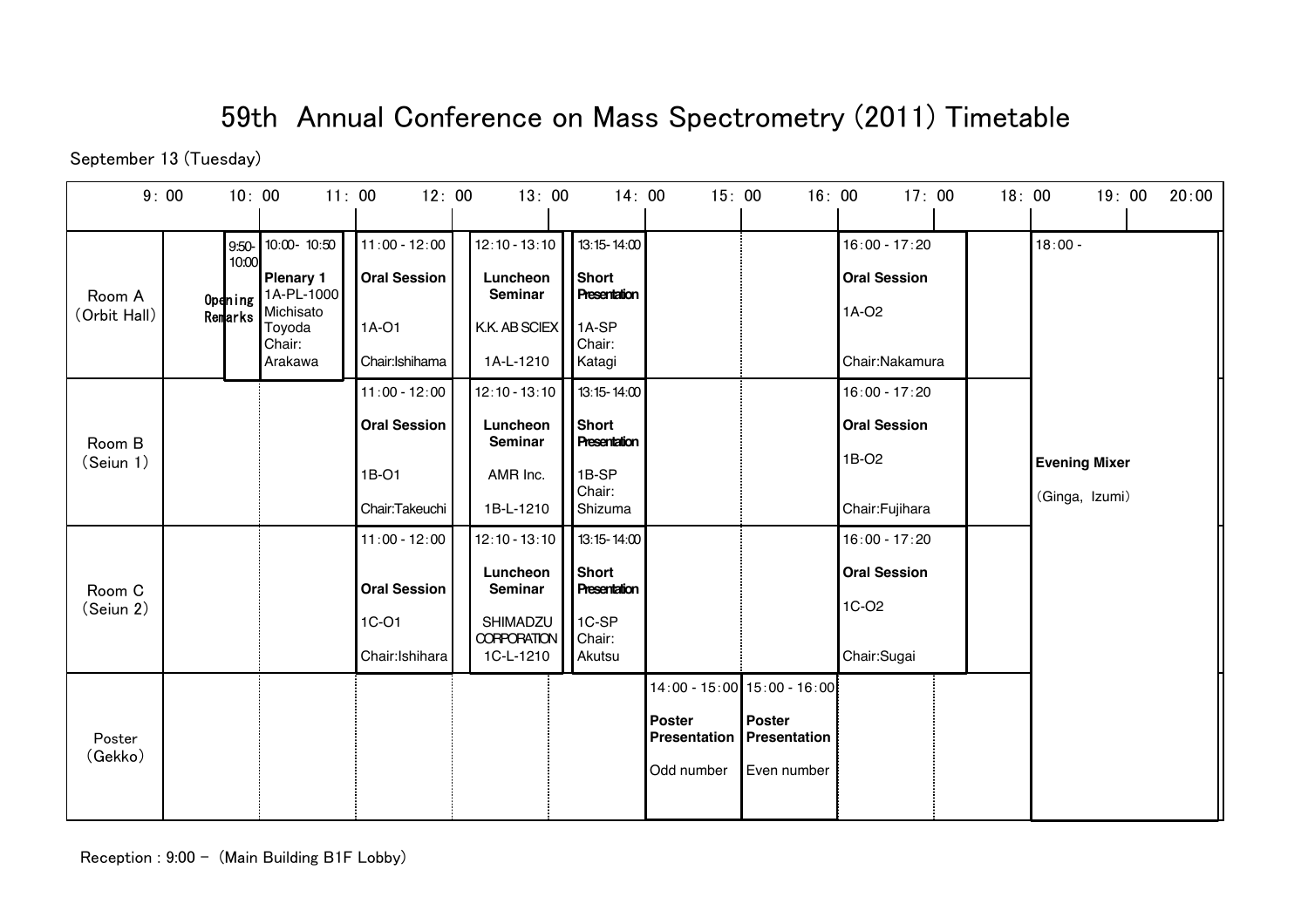## 59th Annual Conference on Mass Spectrometry (2011) Timetable

September 14 (Wednesday)

| 9:00                   | 10:00                                          | 11:00                                                           | 12:00                         | 13:00                                                   |  | 14:00                         | 15:00                                           |        | 16:00                                     | 17:00                              |                      | 18:00 |                | 19:00 | 20:00 |
|------------------------|------------------------------------------------|-----------------------------------------------------------------|-------------------------------|---------------------------------------------------------|--|-------------------------------|-------------------------------------------------|--------|-------------------------------------------|------------------------------------|----------------------|-------|----------------|-------|-------|
| Room A<br>(Orbit Hall) | $9:00 - 10:00$<br><b>Oral Session</b><br>2A-01 | $10:15 - 11:00$<br><b>Short</b><br><b>Presentation</b><br>2A-SP |                               | $12:10 - 13:10$<br>Luncheon<br>Seminar<br>K.K. AB SCIEX |  |                               | $14:20 - 15:40$<br><b>Oral Session</b><br>2A-O2 | Kenzo  | <b>Plenary 2</b><br>2A-PL-1545<br>Hiraoka | 15:45-16:35 16:35 - 17:55<br>2A-AW | <b>Award Lecture</b> |       |                |       |       |
|                        | Chair:<br>Horimoto                             | Chair:<br>Horimoto                                              |                               | 2A-L-1210                                               |  |                               | Chair: Yamaguchi                                | Chair: |                                           | Takayama Chair:Arakawa             |                      |       |                |       |       |
|                        | $9:00 - 10:00$                                 | $10:15 - 11:00$                                                 |                               | $12:10 - 13:10$                                         |  |                               | $14:20 - 15:40$                                 |        |                                           |                                    |                      |       | $18:00 -$      |       |       |
| Room B                 | <b>Oral Session</b>                            | <b>Short</b><br><b>Presentation</b>                             |                               | Luncheon<br><b>Seminar</b>                              |  |                               | <b>Oral Session</b>                             |        |                                           |                                    |                      |       | <b>Banquet</b> |       |       |
| (Seiun 1)              | 2B-01                                          | 2B-SP<br>Chair:                                                 |                               | <b>Bruker</b><br><b>Daltonics</b>                       |  |                               | 2B-02                                           |        |                                           |                                    |                      |       |                |       |       |
|                        | Chair:Shimma                                   | Shimma                                                          |                               | 2B-L-1210                                               |  |                               | Chair: Iwamoto                                  |        |                                           |                                    |                      |       |                |       |       |
|                        | $9:00 - 10:00$                                 | $10:15 - 11:00$                                                 |                               | $12:10 - 13:10$                                         |  |                               | $14:20 - 15:40$                                 |        |                                           |                                    |                      |       |                |       |       |
| Room C                 | <b>Oral Session</b>                            | <b>Short</b><br>Presentation                                    |                               | Luncheon<br>Seminar                                     |  |                               | <b>Oral Session</b>                             |        |                                           |                                    |                      |       |                |       |       |
| (Seiun 2)              | 2C-O1<br>Chair:                                | 2C-SP<br>Chair:                                                 |                               | JEOL Ltd.                                               |  |                               | 2C-O <sub>2</sub>                               |        |                                           |                                    |                      |       |                |       |       |
|                        | Sakamoto                                       | Sakamoto                                                        |                               | 2C-L-1210                                               |  |                               | Chair:Toyoda                                    |        |                                           |                                    |                      |       |                |       |       |
|                        |                                                |                                                                 | $11:00 - 12:00$               |                                                         |  | $13:15 - 14:15$               |                                                 |        |                                           |                                    |                      |       |                |       |       |
| Poster                 |                                                |                                                                 | <b>Poster</b><br>Presentation |                                                         |  | <b>Poster</b><br>Presentation |                                                 |        |                                           |                                    |                      |       |                |       |       |
| (Gekko)                |                                                |                                                                 | Odd number                    |                                                         |  | Even number                   |                                                 |        |                                           |                                    |                      |       |                |       |       |